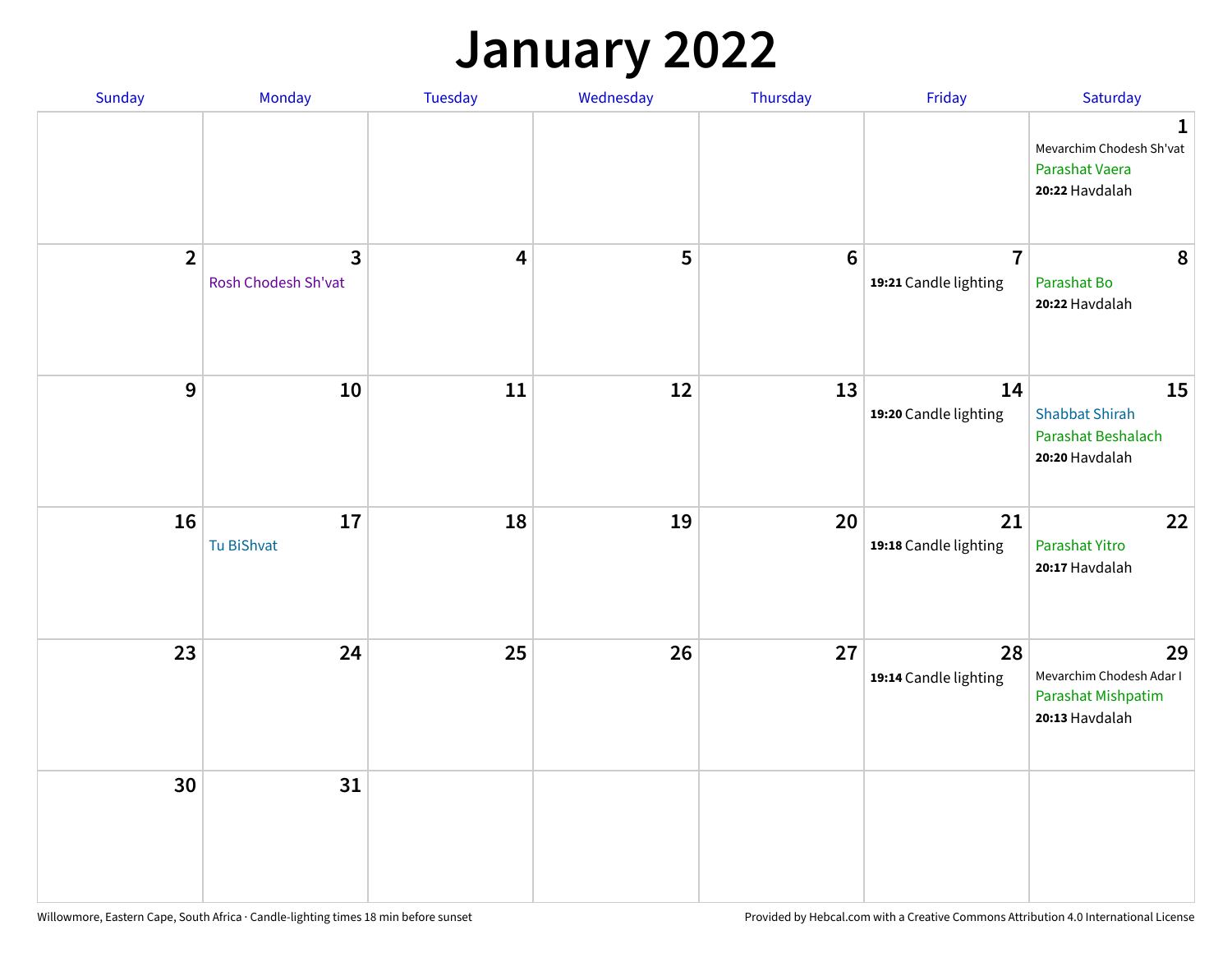# **February 2022**

| Sunday | Monday                  | <b>Tuesday</b>                      | Wednesday                             | Thursday | Friday                                           | Saturday                                                                                          |
|--------|-------------------------|-------------------------------------|---------------------------------------|----------|--------------------------------------------------|---------------------------------------------------------------------------------------------------|
|        |                         | $\mathbf{1}$<br>Rosh Chodesh Adar I | $\overline{2}$<br>Rosh Chodesh Adar I | 3        | $\overline{\mathbf{4}}$<br>19:09 Candle lighting | 5<br>Parashat Terumah<br>20:07 Havdalah                                                           |
| $6\,$  | $\overline{\mathbf{7}}$ | 8                                   | 9                                     | 10       | 11<br>19:03 Candle lighting                      | 12<br>Parashat Tetzaveh<br>20:00 Havdalah                                                         |
| 13     | 14                      | 15<br><b>Purim Katan</b>            | 16                                    | 17       | 18<br>18:56 Candle lighting                      | 19<br>Parashat Ki Tisa<br>19:52 Havdalah                                                          |
| 20     | 21                      | 22                                  | 23                                    | 24       | 25<br>18:48 Candle lighting                      | 26<br><b>Shabbat Shekalim</b><br>Mevarchim Chodesh Adar II<br>Parashat Vayakhel<br>19:43 Havdalah |
| 27     | 28                      |                                     |                                       |          |                                                  |                                                                                                   |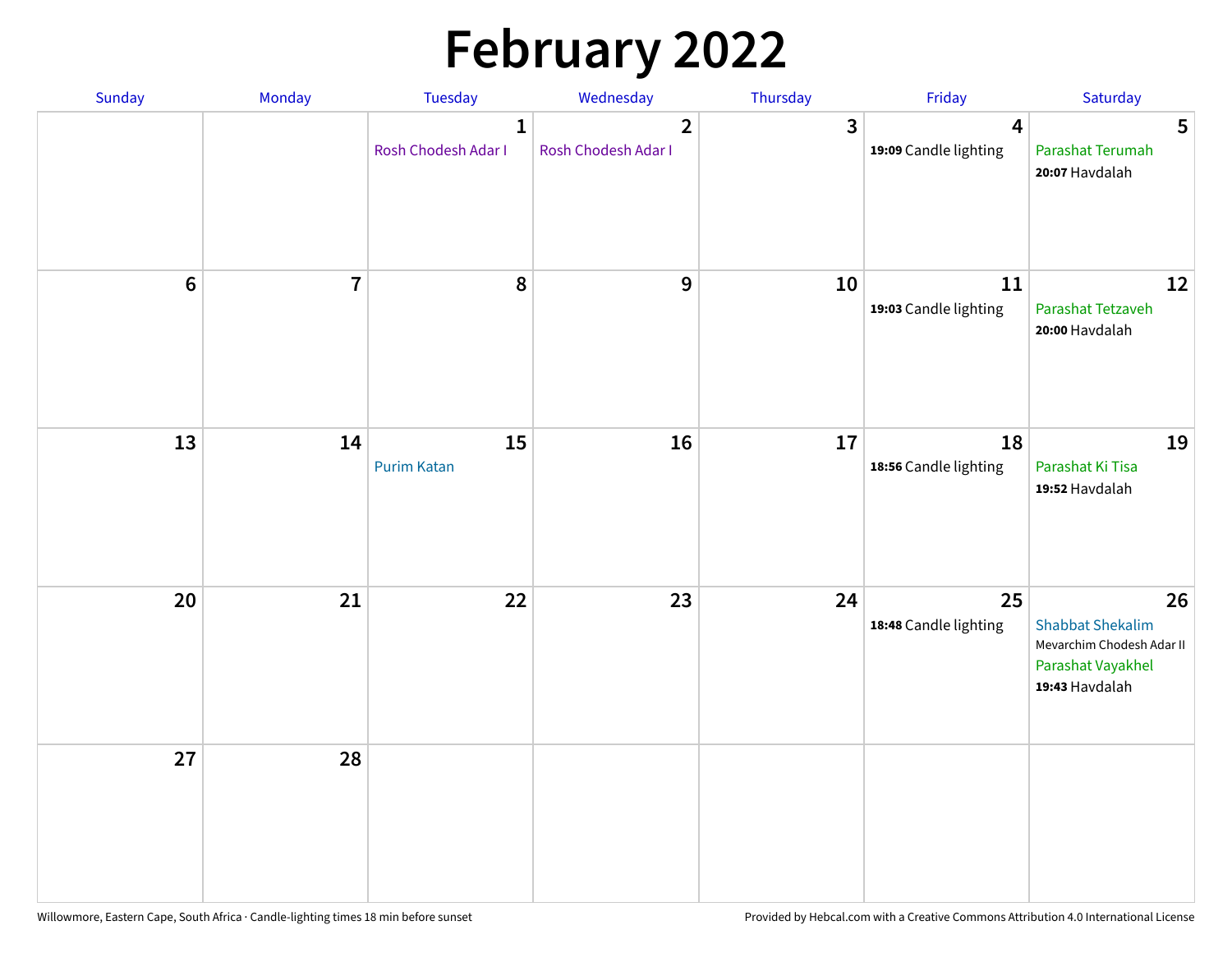## **March 2022**

| Sunday           | Monday         | <b>Tuesday</b> | Wednesday                                                                                | Thursday                  | Friday                                              | Saturday                                                                                   |
|------------------|----------------|----------------|------------------------------------------------------------------------------------------|---------------------------|-----------------------------------------------------|--------------------------------------------------------------------------------------------|
|                  |                | $\mathbf{1}$   | $\overline{2}$                                                                           | 3<br>Rosh Chodesh Adar II | 4<br>Rosh Chodesh Adar II<br>18:40 Candle lighting  | 5<br>Parashat Pekudei<br>19:34 Havdalah                                                    |
| $\boldsymbol{6}$ | $\overline{7}$ | 8              | 9                                                                                        | 10                        | 11<br>18:31 Candle lighting                         | 12<br><b>Shabbat Zachor</b><br>Parashat Vayikra<br>19:25 Havdalah                          |
| 13               | 14             | 15             | 16<br>05:12 Fast begins<br><b>Ta'anit Esther</b><br>19:13 Fast ends<br><b>Erev Purim</b> | 17<br>Purim               | 18<br><b>Shushan Purim</b><br>18:22 Candle lighting | 19<br>Parashat Tzav<br>19:15 Havdalah                                                      |
| 20               | 21             | 22             | 23                                                                                       | 24                        | 25<br>18:12 Candle lighting                         | 26<br><b>Shabbat Parah</b><br>Mevarchim Chodesh Nisan<br>Parashat Shmini<br>19:06 Havdalah |
| 27               | 28             | 29             | 30                                                                                       | 31                        |                                                     |                                                                                            |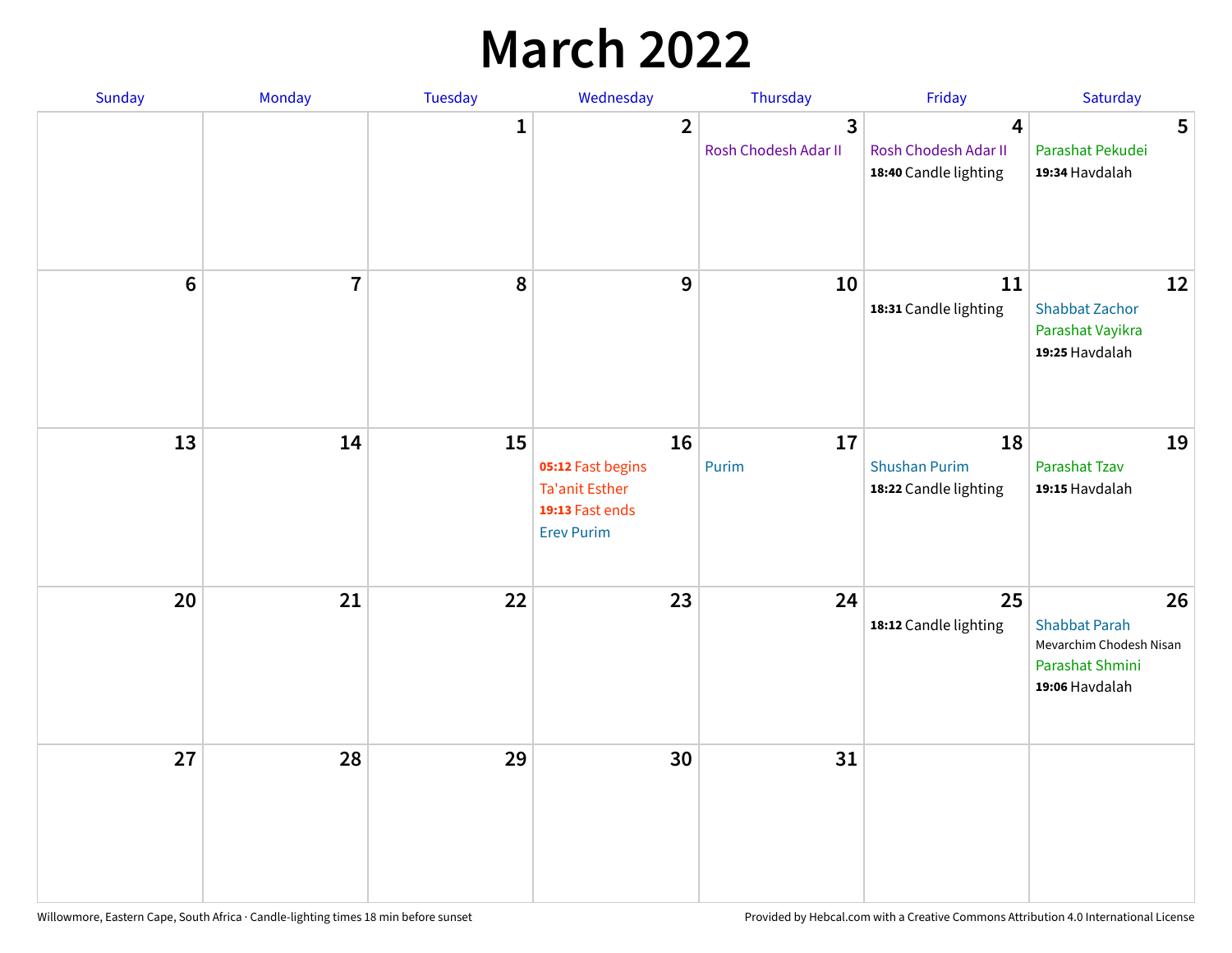## **April 2022**

| Sunday                                   | Monday                  | Tuesday                | Wednesday             | Thursday                                        | Friday                                                                                            | Saturday                                                                                                            |
|------------------------------------------|-------------------------|------------------------|-----------------------|-------------------------------------------------|---------------------------------------------------------------------------------------------------|---------------------------------------------------------------------------------------------------------------------|
|                                          |                         |                        |                       |                                                 | 1<br>18:03 Candle lighting                                                                        | $\overline{2}$<br><b>Shabbat HaChodesh</b><br><b>Rosh Chodesh Nisan</b><br><b>Parashat Tazria</b><br>18:57 Havdalah |
| 3                                        | 4                       | 5                      | $6\phantom{1}$        | $\overline{7}$                                  | 8<br>17:54 Candle lighting                                                                        | 9<br><b>Shabbat HaGadol</b><br>Parashat Metzora<br>18:48 Havdalah                                                   |
| 10                                       | 11<br>Yom HaAliyah      | 12                     | 13                    | 14                                              | 15<br>05:34 Fast begins<br><b>Ta'anit Bechorot</b><br><b>Erev Pesach</b><br>17:45 Candle lighting | 16<br>Pesach I<br>18:40 Candle lighting                                                                             |
| 17<br><b>Pesach II</b><br>18:39 Havdalah | 18<br>Pesach III (CH"M) | 19<br>Pesach IV (CH"M) | 20<br>Pesach V (CH"M) | 21<br>Pesach VI (CH"M)<br>17:38 Candle lighting | 22<br><b>Pesach VII</b><br>17:37 Candle lighting                                                  | 23<br><b>Pesach VIII</b><br>18:32 Havdalah                                                                          |
| 24                                       | 25                      | 26                     | 27                    | 28<br>Yom HaShoah                               | 29<br>17:30 Candle lighting                                                                       | 30<br>Mevarchim Chodesh Iyyar<br>Parashat Achrei Mot<br>18:25 Havdalah                                              |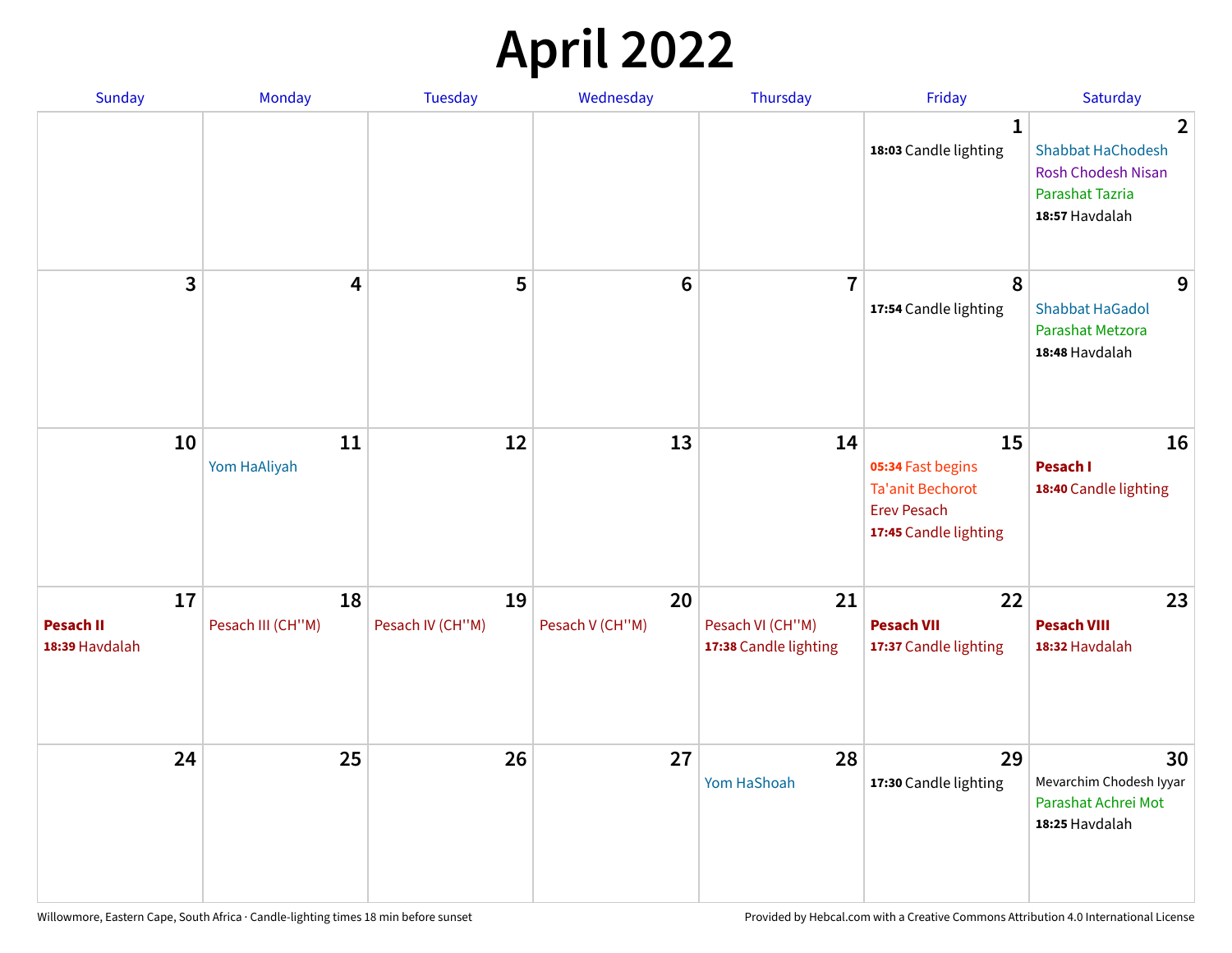## **May 2022**

| Sunday                             | Monday                               | Tuesday                         | Wednesday          | Thursday            | Friday                                   | Saturday                                                               |
|------------------------------------|--------------------------------------|---------------------------------|--------------------|---------------------|------------------------------------------|------------------------------------------------------------------------|
| $\mathbf{1}$<br>Rosh Chodesh Iyyar | $\overline{2}$<br>Rosh Chodesh Iyyar | 3                               | 4<br>Yom HaZikaron | 5<br>Yom HaAtzma'ut | $6\phantom{1}6$<br>17:23 Candle lighting | $\overline{7}$<br>Parashat Kedoshim<br>18:19 Havdalah                  |
| $\pmb{8}$                          | $\mathbf{9}$                         | 10                              | 11                 | 12                  | 13<br>17:17 Candle lighting              | 14<br><b>Parashat Emor</b><br>18:14 Havdalah                           |
| 15<br>Pesach Sheni                 | 16                                   | 17                              | 18                 | 19<br>Lag BaOmer    | 20<br>17:13 Candle lighting              | 21<br>Parashat Behar<br>18:10 Havdalah                                 |
| 22                                 | 23                                   | 24                              | 25                 | 26                  | 27<br>17:10 Candle lighting              | 28<br>Mevarchim Chodesh Sivan<br>Parashat Bechukotai<br>18:08 Havdalah |
| 29<br>Yom Yerushalayim             | 30                                   | 31<br><b>Rosh Chodesh Sivan</b> |                    |                     |                                          |                                                                        |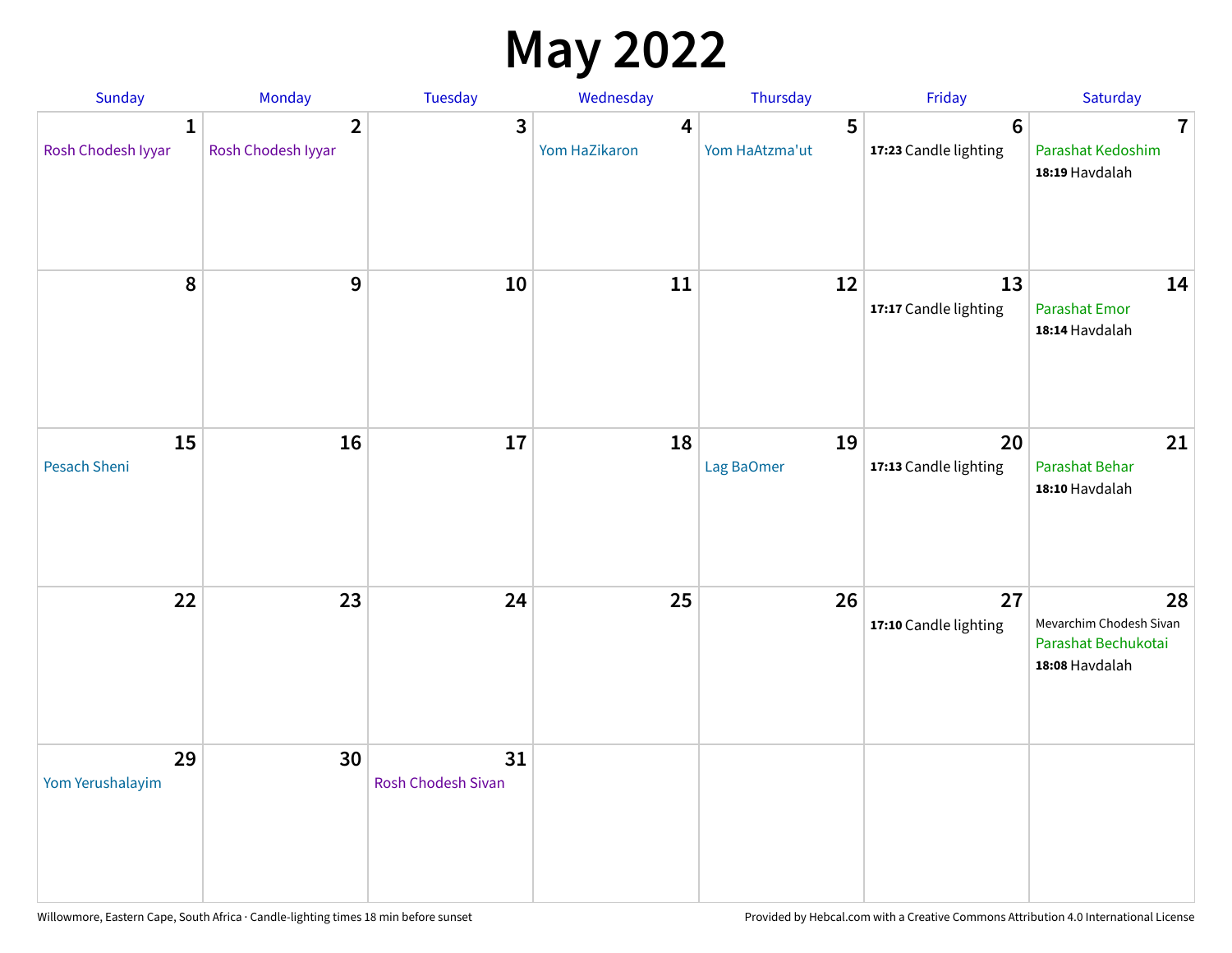#### **June 2022**

| Sunday                                         | Monday                                                | Tuesday        | Wednesday                       | Thursday                        | Friday                      | Saturday                                                               |
|------------------------------------------------|-------------------------------------------------------|----------------|---------------------------------|---------------------------------|-----------------------------|------------------------------------------------------------------------|
|                                                |                                                       |                | 1                               | $\overline{2}$                  | 3<br>17:08 Candle lighting  | 4<br><b>Erev Shavuot</b><br>Parashat Bamidbar<br>18:06 Candle lighting |
| 5<br><b>Shavuot I</b><br>18:06 Candle lighting | $6\phantom{1}$<br><b>Shavuot II</b><br>18:06 Havdalah | $\overline{7}$ | 8                               | 9                               | 10<br>17:07 Candle lighting | 11<br><b>Parashat Nasso</b><br>18:06 Havdalah                          |
| 12                                             | 13                                                    | 14             | 15                              | 16                              | 17<br>17:07 Candle lighting | 18<br>Parashat Beha'alotcha<br>18:06 Havdalah                          |
| 19                                             | 20                                                    | 21             | 22                              | 23                              | 24<br>17:09 Candle lighting | 25<br>Mevarchim Chodesh Tamuz<br>Parashat Sh'lach<br>18:08 Havdalah    |
| 26                                             | 27                                                    | 28             | 29<br><b>Rosh Chodesh Tamuz</b> | 30<br><b>Rosh Chodesh Tamuz</b> |                             |                                                                        |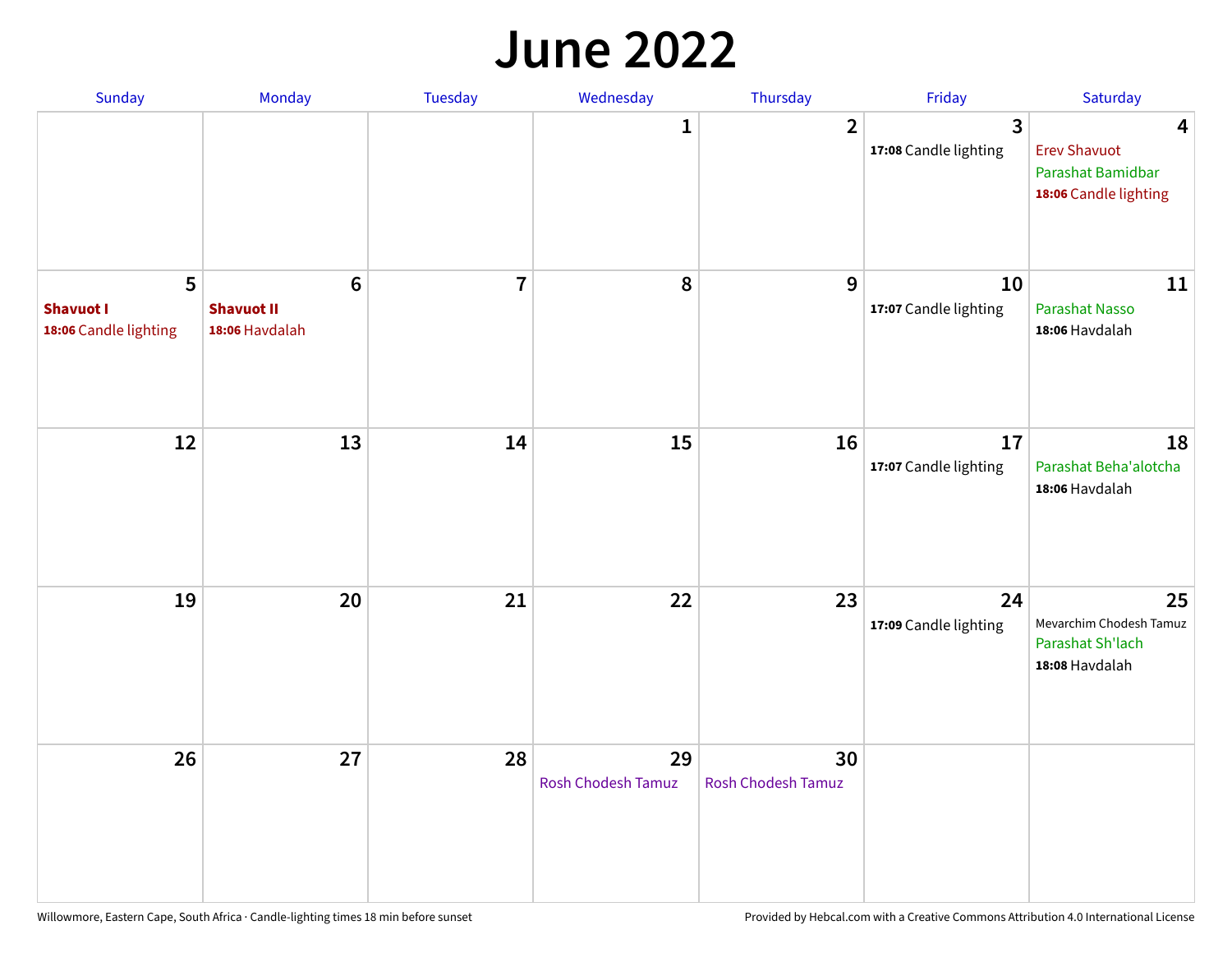## **July 2022**

| Sunday                                                           | Monday                  | Tuesday | Wednesday | Thursday       | Friday                                         | Saturday                                                                |
|------------------------------------------------------------------|-------------------------|---------|-----------|----------------|------------------------------------------------|-------------------------------------------------------------------------|
|                                                                  |                         |         |           |                | $\mathbf{1}$<br>17:11 Candle lighting          | $\overline{2}$<br>Parashat Korach<br>18:10 Havdalah                     |
| $\mathbf{3}$                                                     | $\overline{\mathbf{4}}$ | 5       | $\bf 6$   | $\overline{7}$ | $\pmb{8}$<br>17:14 Candle lighting             | 9<br>Parashat Chukat<br>18:13 Havdalah                                  |
| 10                                                               | 11                      | 12      | 13        | 14             | 15<br>17:18 Candle lighting                    | 16<br><b>Parashat Balak</b><br>18:17 Havdalah                           |
| 17<br>06:09 Fast begins<br><b>Tzom Tammuz</b><br>18:10 Fast ends | 18                      | 19      | 20        | 21             | 22<br>17:23 Candle lighting                    | 23<br>Mevarchim Chodesh Av<br><b>Parashat Pinchas</b><br>18:21 Havdalah |
| 24                                                               | 25                      | 26      | 27        | 28             | 29<br>Rosh Chodesh Av<br>17:27 Candle lighting | 30<br>Parashat Matot-Masei<br>18:25 Havdalah                            |
| 31                                                               |                         |         |           |                |                                                |                                                                         |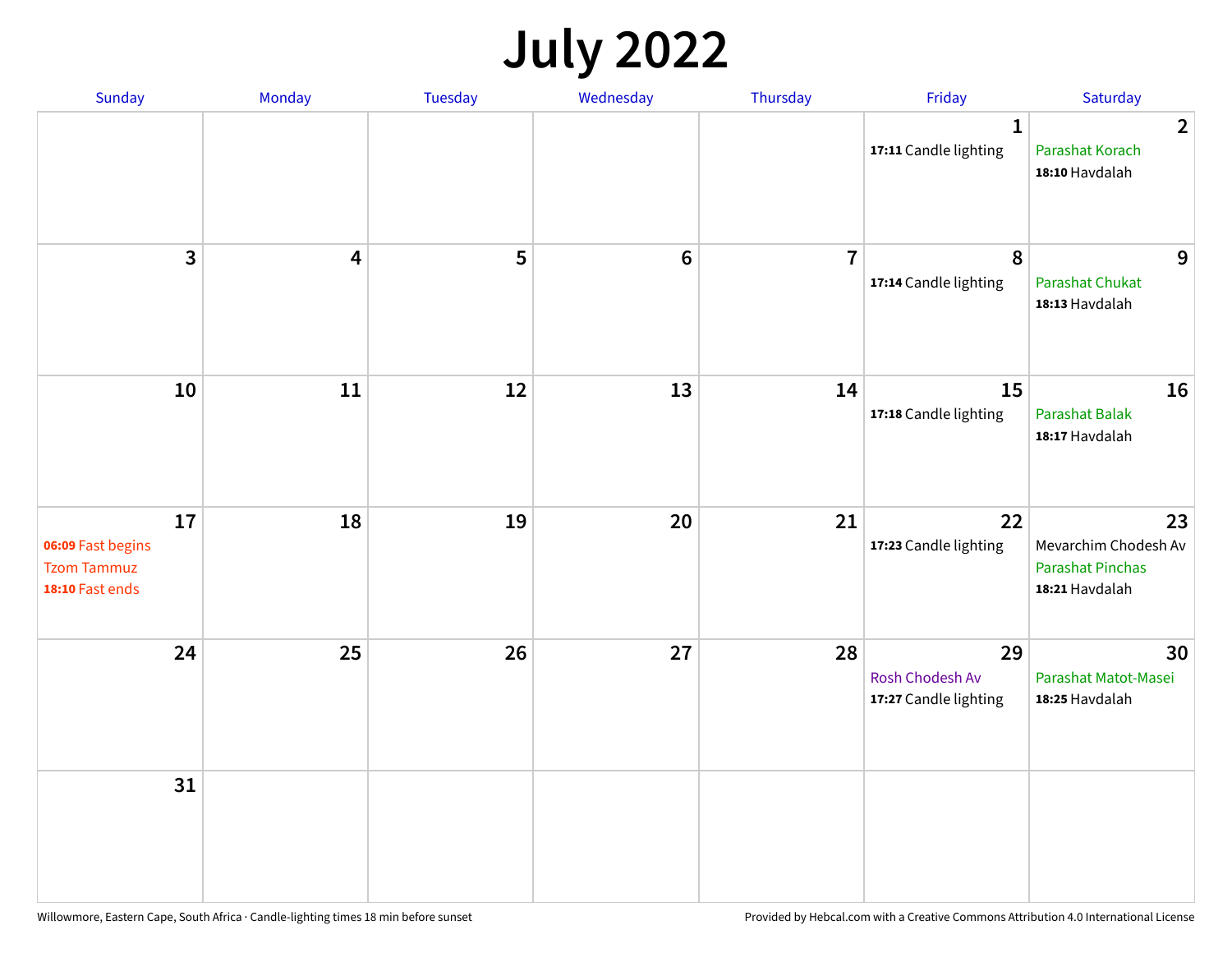## **August 2022**

| Sunday                                                      | Monday       | Tuesday                 | Wednesday | Thursday | Friday                                 | Saturday                                                                                                                       |
|-------------------------------------------------------------|--------------|-------------------------|-----------|----------|----------------------------------------|--------------------------------------------------------------------------------------------------------------------------------|
|                                                             | $\mathbf{1}$ | $\overline{\mathbf{2}}$ | 3         | 4        | 5<br>17:32 Candle lighting             | $6\phantom{1}6$<br><b>Shabbat Chazon</b><br>17:51 Fast begins<br>Erev Tish'a B'Av<br><b>Parashat Devarim</b><br>18:29 Havdalah |
| $\overline{7}$<br>Tish'a B'Av (observed)<br>18:23 Fast ends | 8            | 9                       | 10        | 11       | 12<br>Tu B'Av<br>17:37 Candle lighting | 13<br><b>Shabbat Nachamu</b><br>Parashat Vaetchanan<br>18:34 Havdalah                                                          |
| 14                                                          | 15           | 16                      | 17        | 18       | 19<br>17:41 Candle lighting            | 20<br>Mevarchim Chodesh Elul<br>Parashat Eikev<br>18:38 Havdalah                                                               |
| 21                                                          | 22           | 23                      | 24        | 25       | 26<br>17:46 Candle lighting            | 27<br><b>Rosh Chodesh Elul</b><br>Parashat Re'eh<br>18:42 Havdalah                                                             |
| 28<br>Rosh Hashana LaBehemot<br>Rosh Chodesh Elul           | 29           | 30                      | 31        |          |                                        |                                                                                                                                |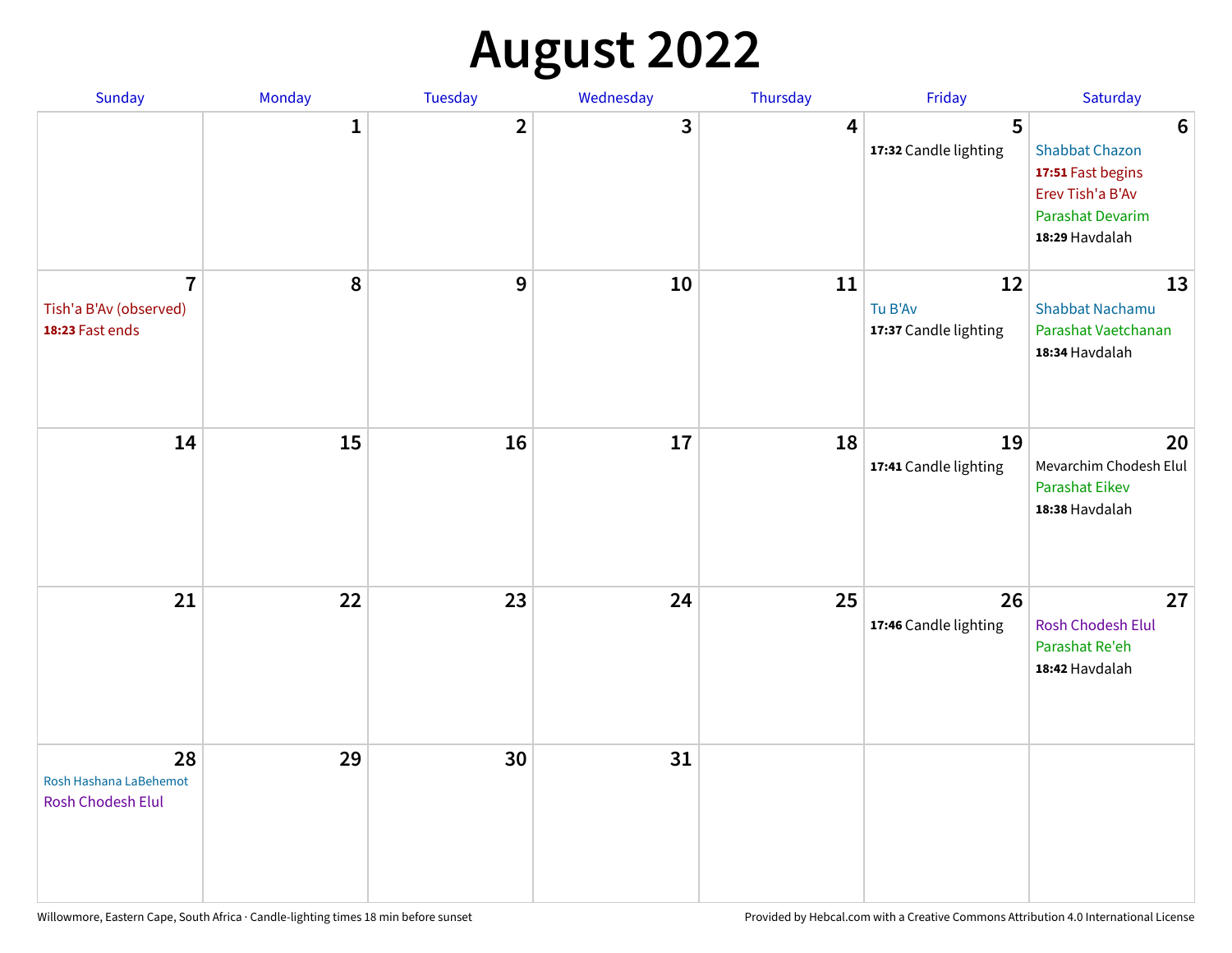## **September 2022**

| Sunday                                           | Monday                                           | Tuesday                                        | Wednesday                                                          | Thursday     | Friday                                  | Saturday                                                  |
|--------------------------------------------------|--------------------------------------------------|------------------------------------------------|--------------------------------------------------------------------|--------------|-----------------------------------------|-----------------------------------------------------------|
|                                                  |                                                  |                                                |                                                                    | $\mathbf{1}$ | $\overline{2}$<br>17:51 Candle lighting | 3<br><b>Parashat Shoftim</b><br>18:47 Havdalah            |
| $\overline{\mathbf{4}}$                          | 5                                                | $6\phantom{1}6$                                | $\overline{7}$                                                     | 8            | 9<br>17:55 Candle lighting              | 10<br>Parashat Ki Teitzei<br>18:51 Havdalah               |
| $11\,$                                           | 12                                               | 13                                             | 14                                                                 | 15           | 16<br>18:00 Candle lighting             | 17<br>Leil Selichot<br>Parashat Ki Tavo<br>18:56 Havdalah |
| 18                                               | 19                                               | 20                                             | 21                                                                 | 22           | 23<br>18:05 Candle lighting             | 24<br>Parashat Nitzavim<br>19:00 Havdalah                 |
| 25<br>Erev Rosh Hashana<br>18:06 Candle lighting | 26<br>Rosh Hashana 5783<br>19:02 Candle lighting | 27<br><b>Rosh Hashana II</b><br>19:03 Havdalah | 28<br>04:54 Fast begins<br><b>Tzom Gedaliah</b><br>18:56 Fast ends | 29           | 30<br>18:09 Candle lighting             |                                                           |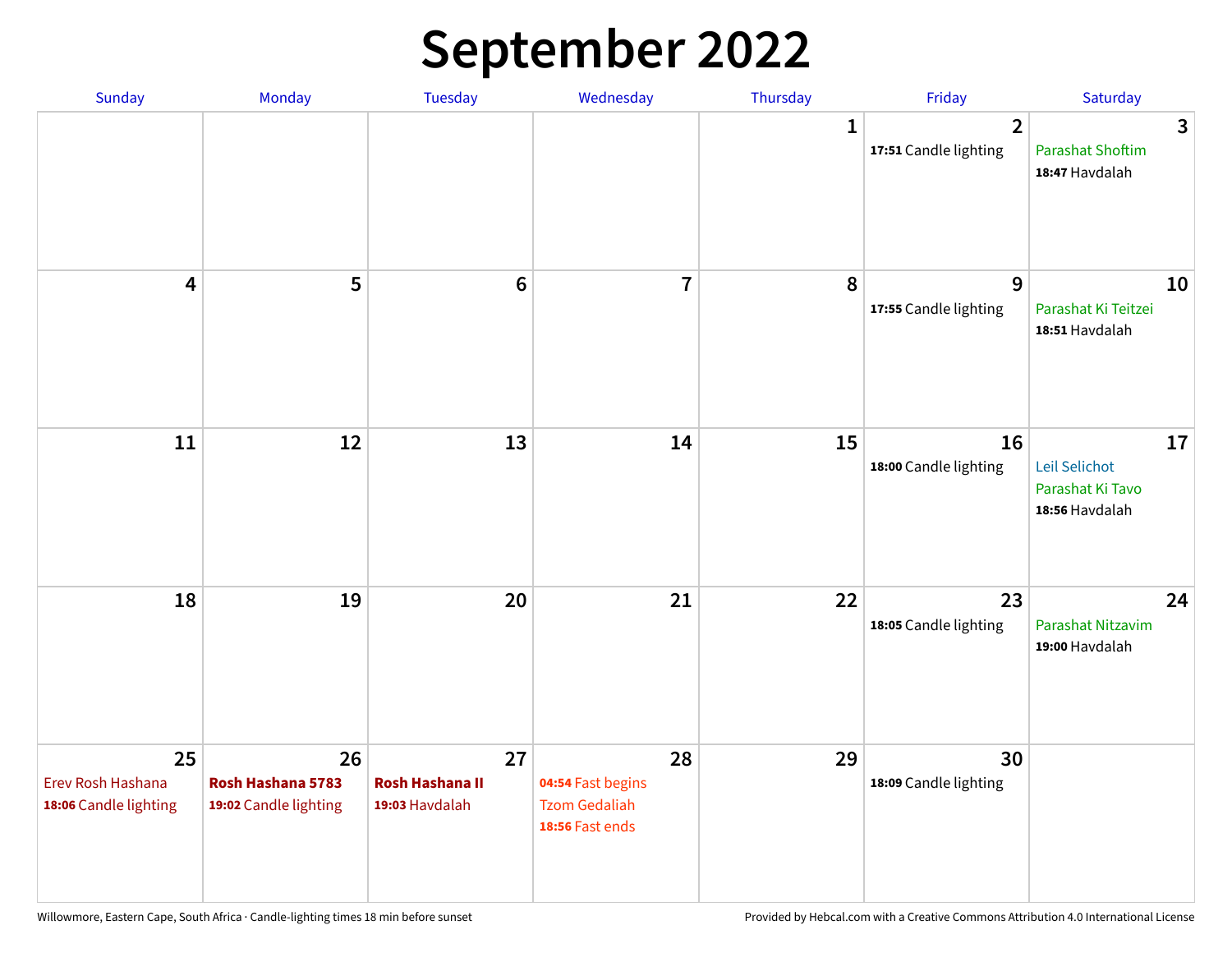## **October 2022**

| <b>Sunday</b>                                            | Monday                                               | <b>Tuesday</b>                                       | Wednesday                                | Thursday               | Friday                                         | Saturday                                                                |
|----------------------------------------------------------|------------------------------------------------------|------------------------------------------------------|------------------------------------------|------------------------|------------------------------------------------|-------------------------------------------------------------------------|
|                                                          |                                                      |                                                      |                                          |                        |                                                | 1<br><b>Shabbat Shuva</b><br>Parashat Vayeilech<br>19:06 Havdalah       |
| $\mathbf{2}$                                             | 3                                                    | 4<br><b>Erev Yom Kippur</b><br>18:12 Candle lighting | 5<br><b>Yom Kippur</b><br>19:09 Havdalah | $6\phantom{1}6$        | $\overline{7}$<br>18:14 Candle lighting        | 8<br>Parashat Ha'Azinu<br>19:11 Havdalah                                |
| 9<br><b>Erev Sukkot</b><br>18:16 Candle lighting         | 10<br>Sukkot I<br>19:12 Candle lighting              | 11<br><b>Sukkot II</b><br>19:13 Havdalah             | 12<br>Sukkot III (CH"M)                  | 13<br>Sukkot IV (CH"M) | 14<br>Sukkot V (CH"M)<br>18:20 Candle lighting | 15<br>Sukkot VI (CH"M)<br>19:17 Havdalah                                |
| 16<br>Sukkot VII (Hoshana Raba)<br>18:21 Candle lighting | 17<br><b>Shmini Atzeret</b><br>19:18 Candle lighting | 18<br><b>Simchat Torah</b><br>19:19 Havdalah         | 19                                       | 20                     | 21<br>18:25 Candle lighting                    | 22<br>Mevarchim Chodesh Cheshvan<br>Parashat Bereshit<br>19:23 Havdalah |
| 23                                                       | 24                                                   | 25<br>Rosh Chodesh Cheshvan                          | 26<br><b>Rosh Chodesh Cheshvan</b>       | 27                     | 28<br>18:31 Candle lighting                    | 29<br><b>Parashat Noach</b><br>19:29 Havdalah                           |
| 30                                                       | 31                                                   |                                                      |                                          |                        |                                                |                                                                         |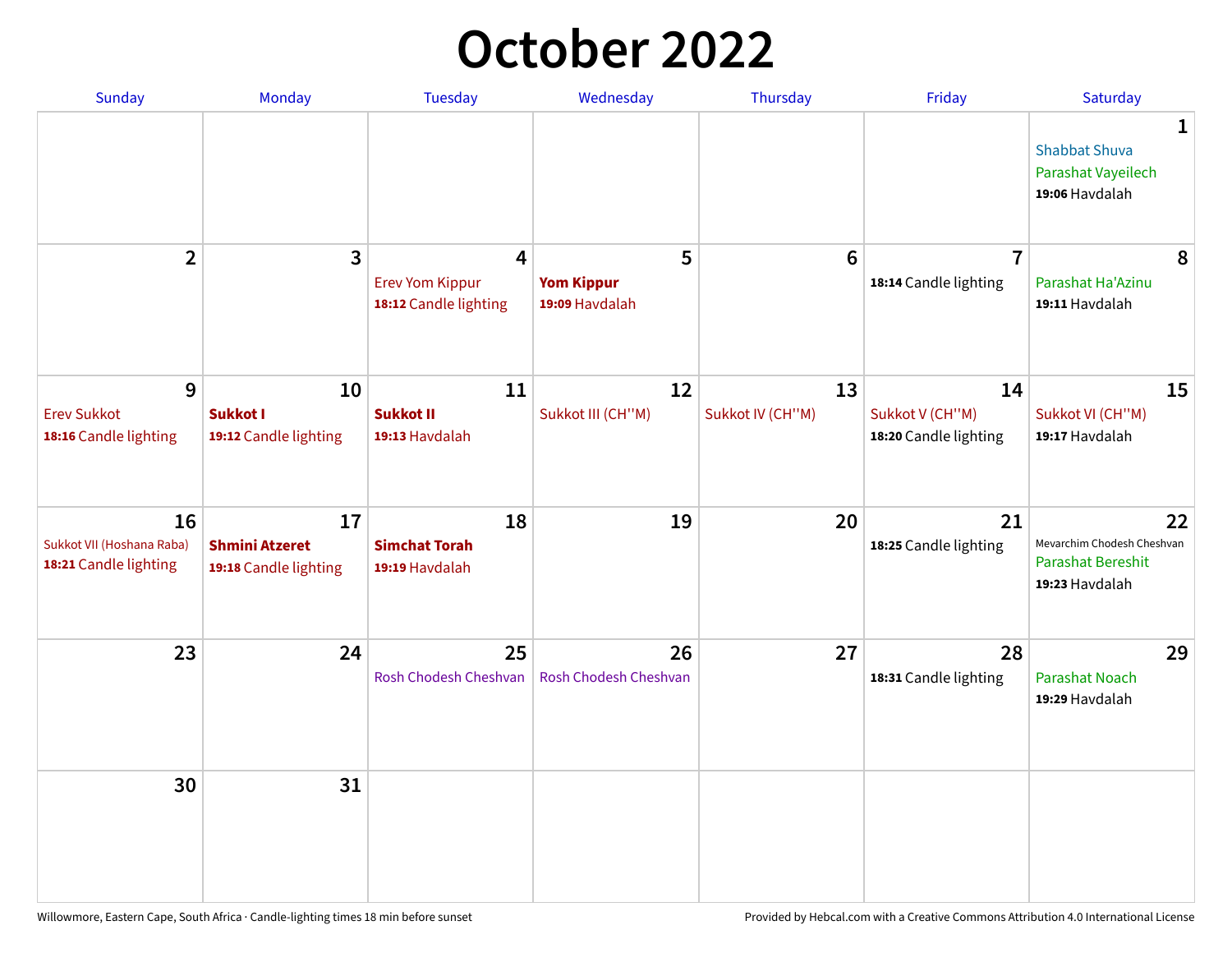### **November 2022**

| Sunday  | Monday                  | <b>Tuesday</b>                                 | Wednesday      | Thursday                  | Friday                                             | Saturday                                                                 |
|---------|-------------------------|------------------------------------------------|----------------|---------------------------|----------------------------------------------------|--------------------------------------------------------------------------|
|         |                         | $\mathbf{1}$<br>Yom HaAliyah School Observance | $\overline{2}$ | 3                         | $\overline{\mathbf{4}}$<br>18:37 Candle lighting   | 5<br>Parashat Lech-Lecha<br>19:36 Havdalah                               |
| $\bf 6$ | $\overline{\mathbf{7}}$ | 8                                              | 9              | 10                        | 11<br>18:44 Candle lighting                        | 12<br>Parashat Vayera<br>19:44 Havdalah                                  |
| 13      | 14                      | 15                                             | 16             | 17                        | 18<br>18:50 Candle lighting                        | 19<br>Mevarchim Chodesh Kislev<br>Parashat Chayei Sara<br>19:51 Havdalah |
| 20      | 21                      | 22                                             | 23<br>Sigd     | 24<br>Rosh Chodesh Kislev | 25<br>Rosh Chodesh Kislev<br>18:57 Candle lighting | 26<br><b>Parashat Toldot</b><br>19:58 Havdalah                           |
| 27      | 28                      | 29                                             | 30             |                           |                                                    |                                                                          |